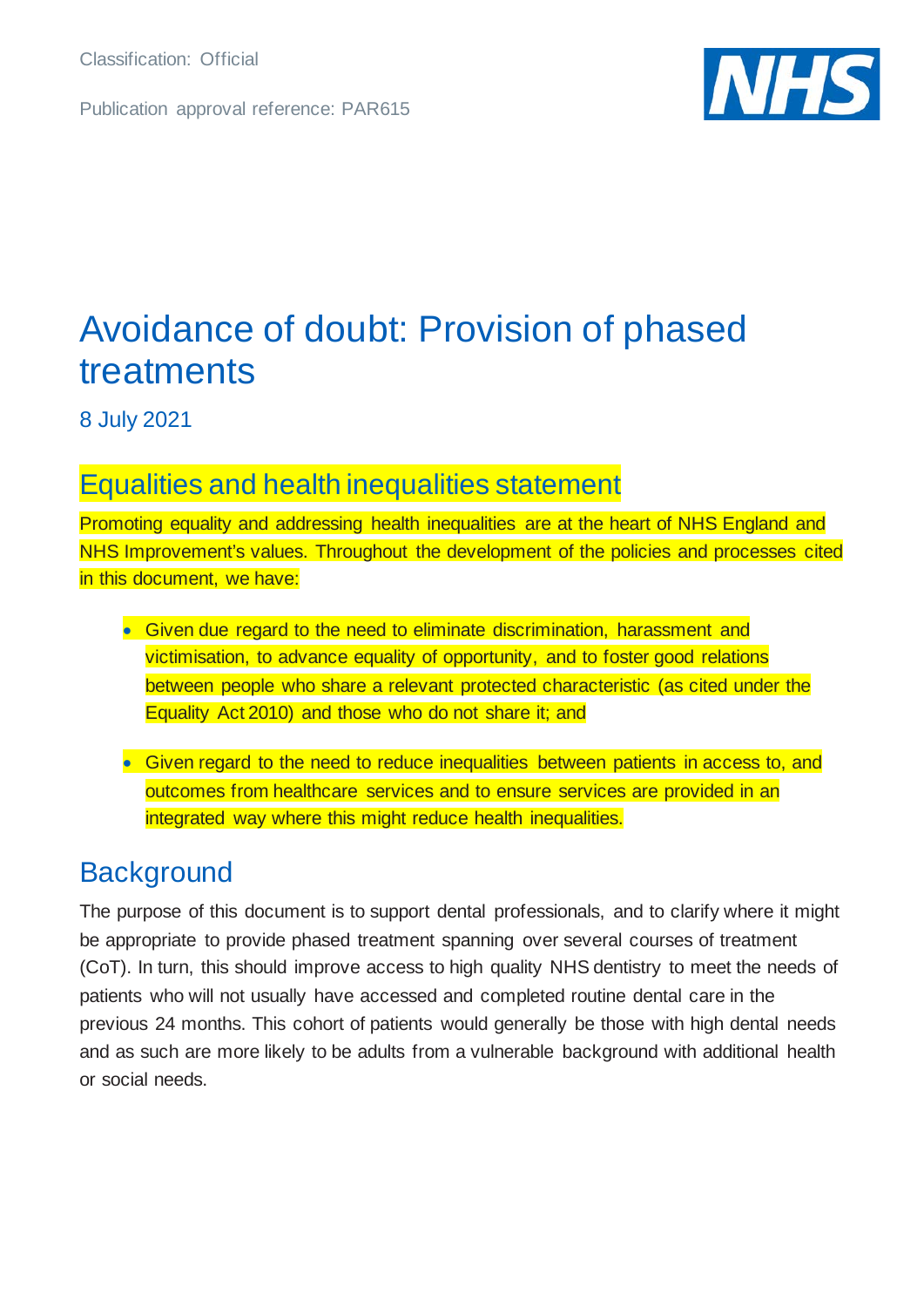# Description of phases

Phased treatment may consist of up to three courses of treatment; all these CoTs will usually be completed within a 12-month period. It is acknowledged that often the first  $\overline{C \circ T (C \circ T)}$  is an initial assessment with pain relief, stabilisation of active disease and initiation of initial preventive measures where it is not possible to produce a robust plan for further treatment at the examination stage.

It is only after this first course has been completed and the patient reassessed to see how they have responded that a further treatment can be devised (CoT 2). In some cases, a further reassessment and plan will be required (CoT 3).

At the very outset the patient should be made aware that they will be required to return for further courses of treatment, and that this may incur further NHS dental charges. It is not always possible to predict the exact nature and, therefore, cost of the next phase until the reassessment course of treatment.

### **What needs to be documented in terms of phased treatment?**

In CoT 1 the proposed treatment should be detailed with notes about the reasons for phasing into different CoTs. The patient should be made aware that the future CoT will be dependent on the reassessment at CoT 2 and so at this stage a detailed plan cannot be provided for the future CoTs. An appropriately completed FP17DC must be provided to the patient at each CoT. The impact on the patient charges must be explained to the patient and their understanding confirmed. The explanation for phasing treatment must be recorded in the notes. Clinical and patient factors should be considered carefully before advance care is provided.

#### **Table 1: Example of documentation for phased treatment Course of Treatment (CoT 1)**

|                                | CoT <sub>1</sub>                        | • Examination (Band 1)                               |
|--------------------------------|-----------------------------------------|------------------------------------------------------|
|                                | Urgent treatment unless the             | Risk assessment (Band 1)<br>$\bullet$                |
|                                | patient wishes to have a full           | • Preventative advice (Band 1)                       |
|                                | examination and treatment plan          | Periodontal assessment (Band 1)                      |
| and enter the phased treatment | • Other appropriate treatment, such as: |                                                      |
|                                | pathway.                                | - dressing of carious lesions (Band 1, Urgent, or 2) |
|                                |                                         | $-$ treating periodontitis – Step-1 of care (Band 2) |

- pulp extirpation (Band 1, Urgent, or 2)
- ‒ extraction of teeth/tooth fragments (Band 1, Urgent, or Band 2)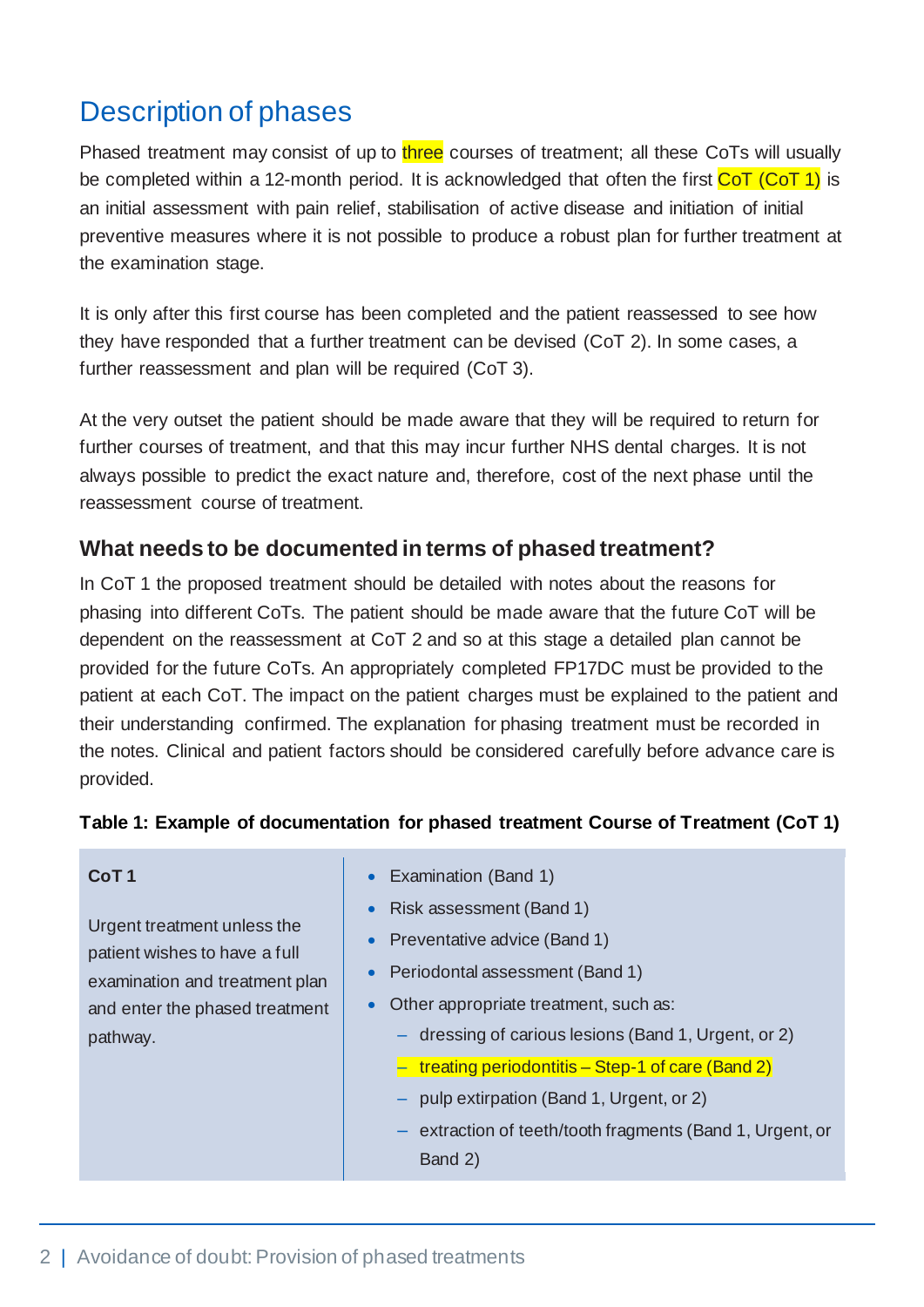#### **Table 2: Example of documentation for phased treatment Course of Treatment (CoT 2)**

| CoT <sub>2</sub><br>Reassessment | Examination (Band 1)<br>$\bullet$<br>Risk assessment (Band 1)<br>$\bullet$<br>Assess whether active caries has been halted (Band 1)<br>$\bullet$<br>Reinforcement of preventative advice (Band 1)<br>$\bullet$<br>Periodontal reassessment (Band 1)<br>$\bullet$<br>Other appropriate treatment, such as:<br>$\bullet$<br>$-$ definitive restorations (Band 2)<br>$-$ treating periodontitis – Step-2 care in an 'engaging'<br>patient' (Band 2)<br>$-$ endodontic therapy (Band 2)<br>extractions (Band 2) |
|----------------------------------|-------------------------------------------------------------------------------------------------------------------------------------------------------------------------------------------------------------------------------------------------------------------------------------------------------------------------------------------------------------------------------------------------------------------------------------------------------------------------------------------------------------|
| $\bullet$                        | Decisions regarding further courses and timescale                                                                                                                                                                                                                                                                                                                                                                                                                                                           |

#### **Table 3: Example of documentation for phased treatment Course of Treatment (CoT 3)**

| CoT <sub>3</sub> | Examination (Band 1)<br>$\bullet$                          |  |
|------------------|------------------------------------------------------------|--|
| Definitive       | Risk reassessment (Band 1)<br>$\bullet$                    |  |
|                  | Reinforcement of preventative advice (Band 1)<br>$\bullet$ |  |
|                  | Treating periodontitis - Step-3 of care in an 'engaging    |  |
|                  | patient' (Band 2)                                          |  |
|                  | Other appropriate treatment, such as:<br>$\bullet$         |  |
|                  | - crowns, bridges (Band 3)                                 |  |
|                  | $-$ dentures (Band 3)                                      |  |
|                  | periodontal therapy (Band 2)<br>$\overline{\phantom{m}}$   |  |
|                  | Setting of recall interval                                 |  |

### **What can be claimed?**

Each CoT can be claimed separately. Phased treatment could potentially produce various clinical scenarios, each resulting in differing generation of both bands of treatment and patient charges.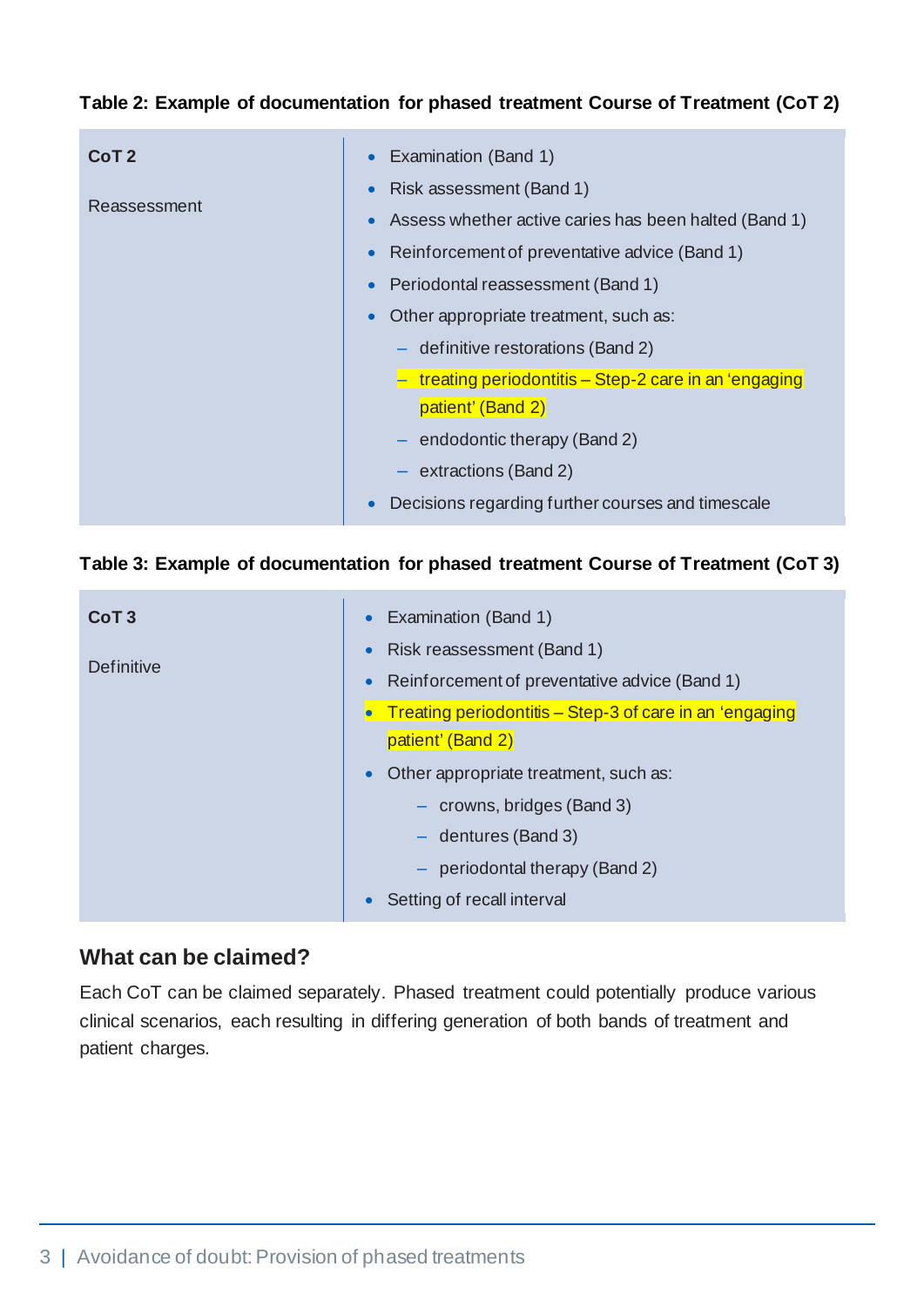**Table 4: Example of potential bands and patient charges generated from phased treatment**

| <b>Phases</b>                                                                                                                                             | <b>Bands</b>   | <b>Patient charges</b><br>2021/22 |
|-----------------------------------------------------------------------------------------------------------------------------------------------------------|----------------|-----------------------------------|
| CoT <sub>1</sub><br>Urgent treatment unless the patient wishes to have a<br>full examination and treatment plan and enter the<br>phased treatment pathway | Urgent, 1 or 2 | <b>Up to £65.20</b>               |
| CoT <sub>2</sub><br>Reassessment phase                                                                                                                    | 1 or 2         | <b>Up to £65.20</b>               |
| CoT <sub>3</sub><br>Definitive phase                                                                                                                      | Up to 3        | Up to £282.80                     |

There will be cases where an immediate prosthesis may be provided in the initial CoTs. This will be Band 3 treatment.

For the most up to date patient charges please refer to the [NHS website here.](https://www.nhs.uk/nhs-services/dentists/dental-costs/what-is-included-in-each-nhs-dental-band-charge/)

# FAQs

#### **If I provide a phased treatment will it put me at risk of being highlighted by the Business Services Authority (BSA)?**

Claims for multiple CoTs will be acceptable where the clinical notes clearly state that rationale for the phased treatment for patients with high and complex dental, medical or social needs with supporting clinical evidence. The BSA data will continue to track Units of Dental Activity (UDAs) claimed per patient and number of FP17s per patient.

#### **Would it be appropriate to treat patients who already attend my practice with the phased treatment approach?**

Normally patients who regularly attend your practice should not require phased treatment spanning several CoTs. However, there may be a very small number of patients where there has been a significant and unexpected decline in dental health where this approach may be appropriate.

#### **How many patients can I use the phased treatment approach for?**

As many patients that the phased approach is appropriate for. However, it is considered unlikely that this will be significant in relation to the practice's patient base. The BSA will be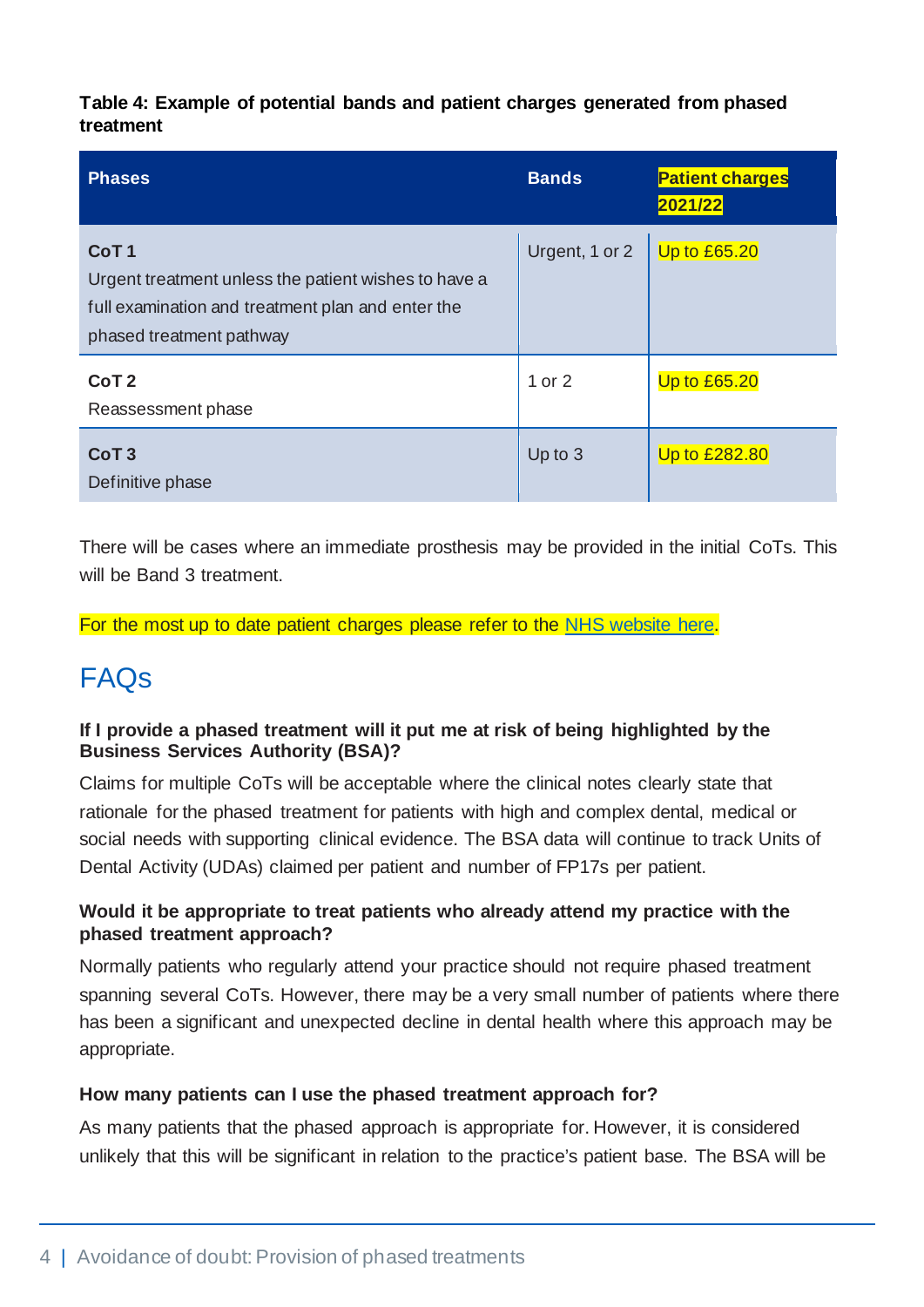monitoring activity and in the case of outliers, may request clinical records to be reviewed for possible phased treatment to ensure appropriate claims have been made.

#### **What should I record in the patient's clinical record?**

Patient clinical records should clearly state that rationale for the phased treatment for patients with high and complex dental, medical or social needs. They should fall in line with current clinical record keeping guidelines. Each new course of treatment should contain a full examination and record of discussion with the patient of their treatment needs.

#### **What if my patient fails to attend (FTA) part way through a course of treatment?**

If a patient fails to return and you have made a reasonable attempt to get the patient to return, then close the treatment off as incomplete. However, multiple new CoTs with the patient failing to attend, with incomplete claims, would be considered inappropriate.

#### **What if a patient requires an urgent appointment?**

If you have an open CoT, then the urgent care is part of that CoT. If you do not have an open CoT, then it would be reasonable to treat the acute problem under an urgent CoT (generating 1.2 UDAs). This would be in addition to the routine CoTs which would make up the rest of the phased treatment. However multiple urgent CoTs for the patient in a short time period would not be appropriate.

#### **When should I claim for an urgent appointment, and what should I claim if the patient FTA after the first appointment when I have relieved pain?**

If you have carried out treatment / relieved pain appropriate to an urgent appointment, then an urgent claim should be made. It would not be appropriate to claim a Band 2 CoT for a single item of treatment, such as extraction of a tooth.

#### **What information should I record for phased courses of treatment related to periodontal disease management?**

Please see below

# Clarification of how the Avoidance of Doubt Note on phased treatments applies to periodontitis

### **Overview**

Periodontal disease management is significantly linked and important to management of long-term conditions.<sup>[1](#page-4-0), [2](#page-4-1)</sup> This document is a clarification following questions on how phased treatments apply to patients diagnosed with periodontitis. It **must be read** in conjunction with

<span id="page-4-0"></span><sup>1</sup> <https://onlinelibrary.wiley.com/doi/epdf/10.1111/jcpe.12808>

<span id="page-4-1"></span><sup>&</sup>lt;sup>2</sup> <https://onlinelibrary.wiley.com/doi/pdfdirect/10.1111/jcpe.13189>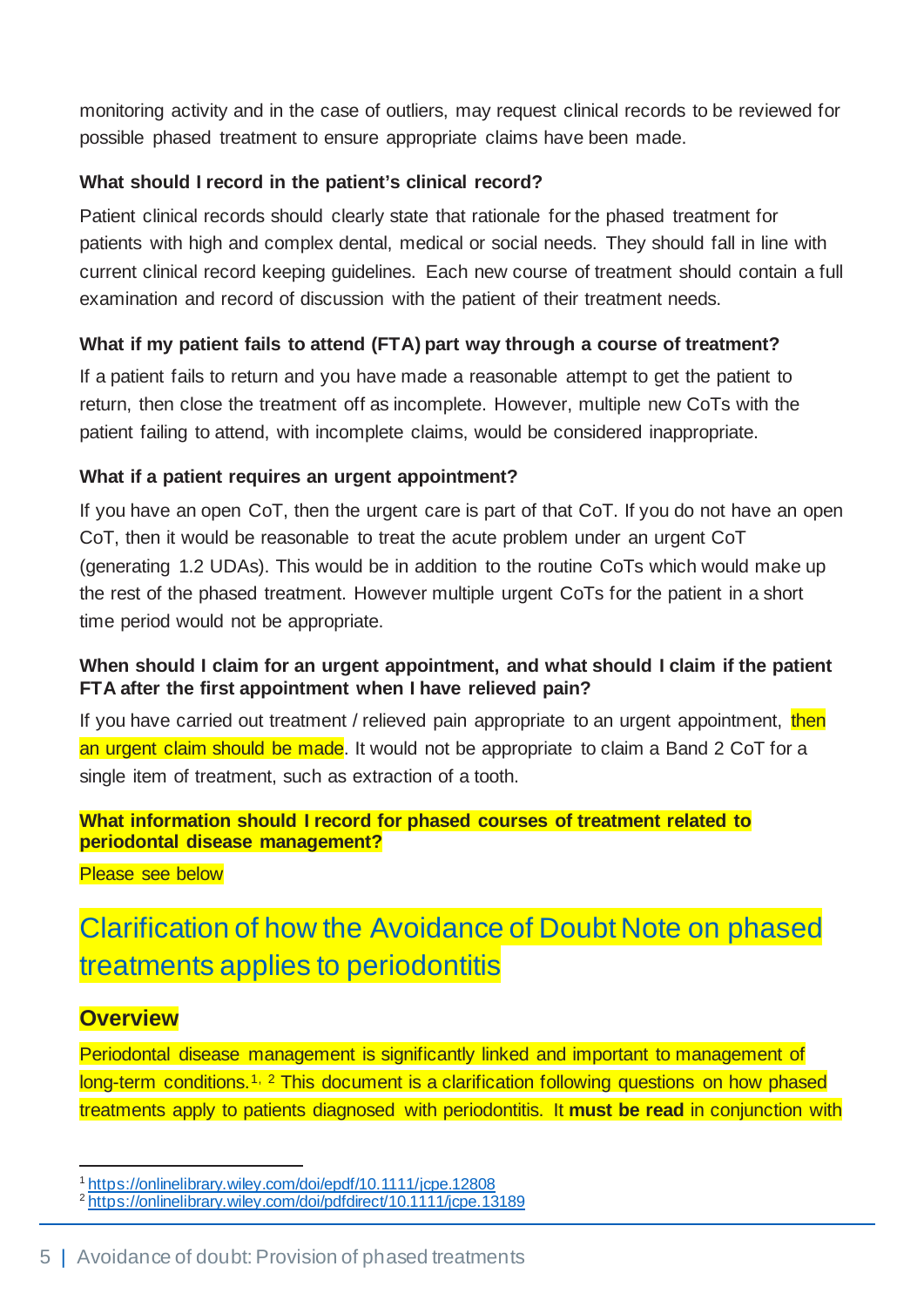the BSP guidance on [Delivering phased-care for periodontitis patients under UDA banding:](https://www.bsperio.org.uk/assets/downloads/Delivering_phased_Care_Final_6th_May_2021_1.pdf)  [Road map to prevention and stabilisation.](https://www.bsperio.org.uk/assets/downloads/Delivering_phased_Care_Final_6th_May_2021_1.pdf)

#### **First course of treatment – Step 1 of care**

#### **Aim: Risk factor control, supragingival professional mechanical plaque removal (PMPR)**

The first course of treatment is aimed at disease diagnosis and guiding and supporting behaviour change by motivating patients to take ownership of their oral health and undertake successful supragingival plaque and risk factor control. This will involve a band 2 course of treatment and should record and include the following:

- Appropriate radiographs
- Baseline plaque & bleeding score (full mouth or abbreviated using 'Ramfjord's teeth' -UR6, UL1, UL4, LL6, LR1 and LR4, using mesial, distal, buccal, lingual surfaces (24 scores and calculate as % score)
- Risk factor assessment, identification
- Provisional diagnosis and classification
- Behaviour change, oral hygiene and plaque control advice (Delivering Better Oral Health)
- Professional mechanical plaque removal/control (PMPR) including supra gingival scaling/debridement.
- Other treatment should be delivered in conjunction and as determined clinically by examination and appropriate radiographs eg caries stabilisation, extractions, etc
- It is expected that step 1 of care will entail more than one visit.

#### **Second course of treatment after three months**

**Aim: Determine patient engagement with prevention in order to allow progression of treatment to Step 2 of care (Sub-gingival instrumentation of affected sites)**

After three months from the end of the first course of treatment the patient should be reassessed. This includes assessing patient engagement relative to baseline measures defined in step 1.

A repeat plaque and bleeding score (presence or absence after disclosing either full mouth or on six abbreviated teeth (score 1 or 0 at four surfaces of each of the six teeth – total score /24) should be carried out to determine this. The thresholds for patient engagement have been outlined here.

Step 2 of care will be unsuccessful unless it is supported by patient engagement with adequate oral hygiene and risk factor control. Therefore, before commencement of Step 2,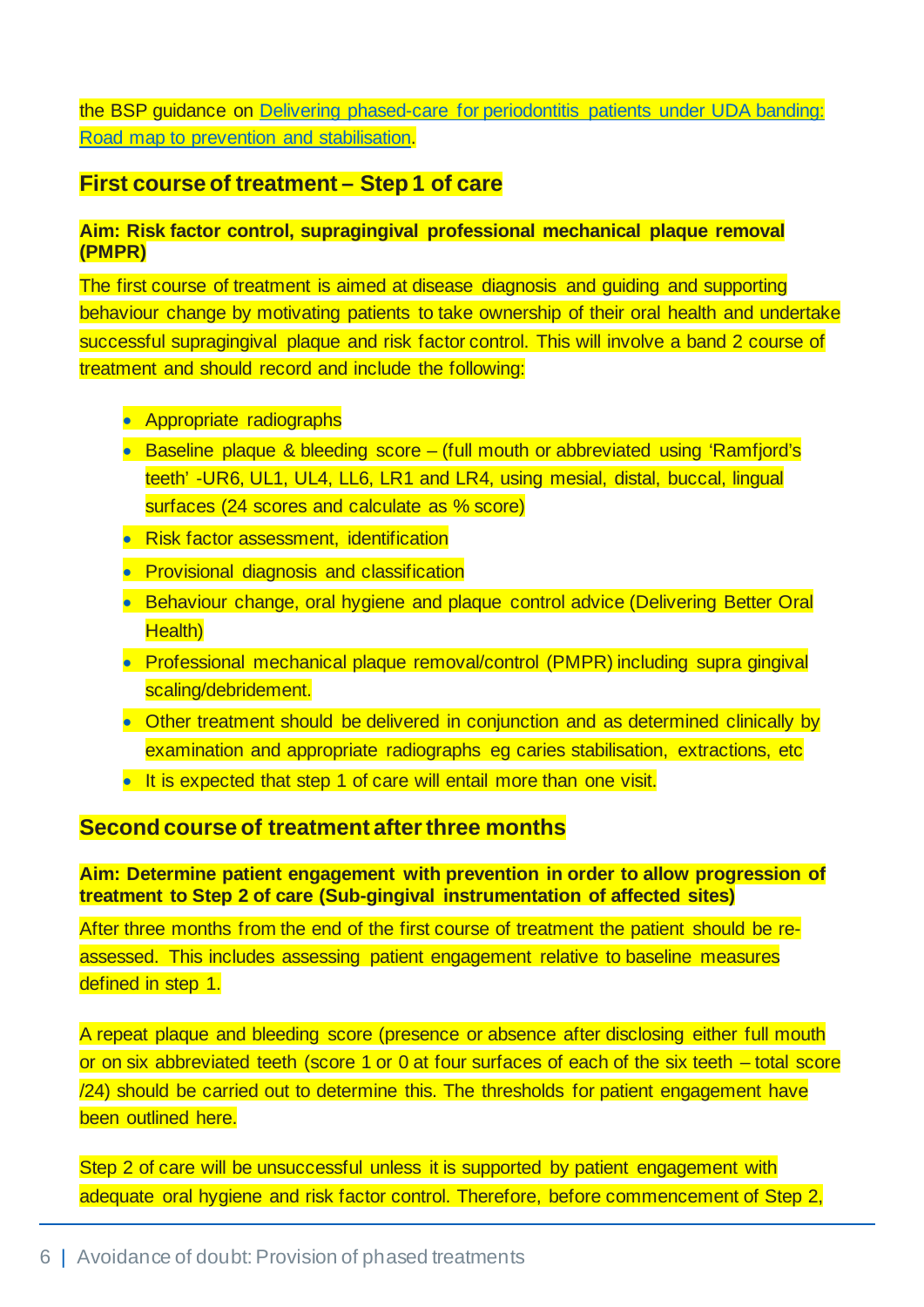acceptable levels of plaque control need to be achieved in order to facilitate optimal treatment outcomes and appropriate allocation of resources and funding. The patient should be supported by the dental team through delivery of thorough Step 1 of care in order to achieve this. This should include review of risk factors identified and documented at the initial assessment.

#### **Non-engaging patient**

At the three-month reassessment, if the patient has not achieved adequate plaque control, Step 1 of care should be repeated.

Recall three months after the end of this course of treatment. A repeat plaque and bleeding score (full mouth or abbreviated) should be carried out to determine this (disclose for plaque and note presence or absence). The thresholds for patient engagement have been outlined [here.](https://www.england.nhs.uk/wp-content/uploads/2019/07/commissioning-standard-for-restorative-dentistry-v1.pdf)

If the patient remains non-engaging, then after discussion with the patient, they can enter into a palliative periodontal care pathway as define in NHS England and NHS Improvement's [Commissioning Standard for Restorative Dentistry \(page 31\)](https://www.england.nhs.uk/wp-content/uploads/2019/07/commissioning-standard-for-restorative-dentistry-v1.pdf) and recalled according to clinical risk in line with [NICE guidelines.](https://www.nice.org.uk/guidance/cg19/resources/dental-recall-recall-interval-between-routine-dental-examinations-pdf-250576826821)

### **Step 2 of care – for engaging patients**

#### **Aim: Subgingival dental biofilm and calculus removal (root surface debridement)**

An engaging patient will progress to Step 2 of care. This will involve a further band 2 course of treatment and should include the following:

- A detailed periodontal chart (DPC) in line with BSP guidelines
- A repeat plaque score with disclosing (full mouth or abbreviated using 'Ramfjord's teeth' -UR6, UL1, UL4, LL6, LR1 and LR4, using mesial, distal, buccal, lingual surfaces (24 scores and calculate as % score)
- Subgingival instrumentation (root surface debridement/subgingival PMPR) with the aim to remove subgingival plaque, calculus and endotoxin from root surfaces
- Reinforce behaviour change, oral hygiene and plaque control advice (Delivering **Better Oral Health)**
- Whole mouth treatment is ideally completed within a 2-4-week period under this course of treatment.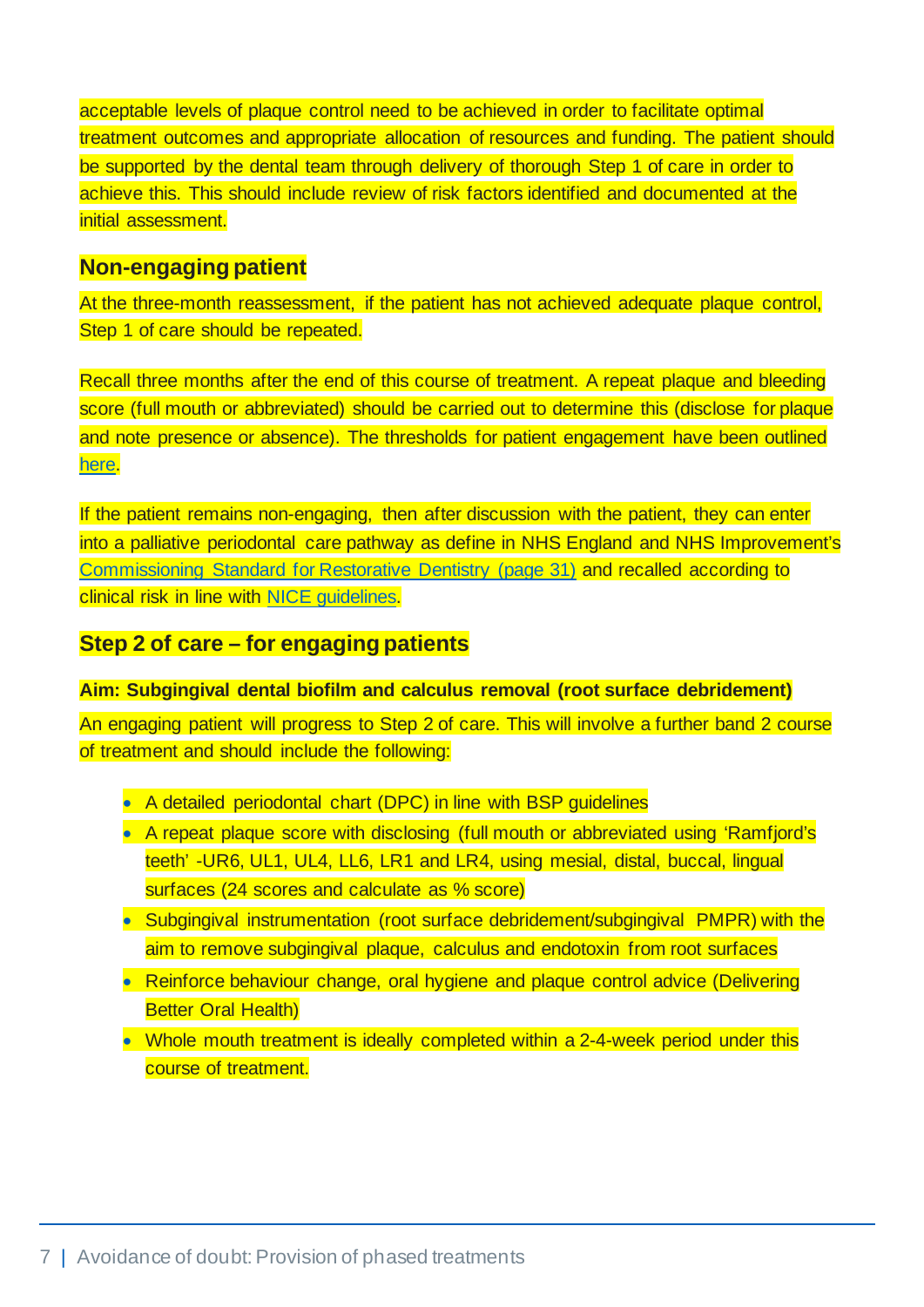### **Third course of treatment – Step 3 of care – for engaging patients**

**Aim: Detailed periodontal pocket/bleeding chart and repeat plaque score. Treat areas and sites not responding adequately to 2nd step of therapy (presence of pockets ≥4mm with bleeding on probing or presence of deep pockets (≥ 6mm)**

The patient will need to be recalled three months after the second course of treatment and Step 2 of care. This will involve a further Band 2 course of treatment and should include the following:

- A DPC in line with BSP quidelines
- A repeat plaque score with disclosing (full mouth or abbreviated using 'Ramfjord's teeth' -UR6, UL1, UL4, LL6, LR1 and LR4, using mesial, distal, buccal, lingual surfaces (24 scores and calculate as % score)
- Repeated supra- and subgingival instrumentation of non-responding sites (PPD ≥4mm with bleeding on probing) or presence of deep pockets [≥ 6mm])
- Reinforce behaviour change, oral hygiene and plaque control advice with focused advice for non-responding areas
- Referral for level 2 or 3 care provision if ≥4 remaining unstable sites with PPD >4mm with bleeding to probe, or ≥6mm on one or more teeth. Referral is in line with complexity levels defines on page 11 or 32 of the [NHS England and NHS](https://www.england.nhs.uk/wp-content/uploads/2019/07/commissioning-standard-for-restorative-dentistry-v1.pdf)  Improvement [Commissioning Standard for Restorative Dentistry \(Page 11 or 32\).](https://www.england.nhs.uk/wp-content/uploads/2019/07/commissioning-standard-for-restorative-dentistry-v1.pdf)
- If the patient is stable (PPD ≤4mm with no BOP at 4mm sites) or has reached an acceptable endpoint for treatment and disease control (overall ≤ 4 sites with PPD ≥5mm) at this re-examination, treatment would move to supportive periodontal care (SPC) (Step 4)

#### **Fourth course of treatment – Step 4 – for engaging patients**

**Aim: Maintain periodontal stability in treated periodontitis patients by combining preventive and therapeutic interventions as outlined in Step-1 and Step-2 of care.**

Maintenance via SPC, which will be personalised to patient need and / or risk as 3-montly or longer intervals.

- A DPC in line with BSP guidelines record probing pocket depths ≥4mm and BOP [as a minimum](https://www.bsperio.org.uk/assets/downloads/111_153050_bsp-flowchart-implementing-the-2017-classification.pdf)
- A repeat plaque score with disclosing (full mouth or abbreviated using 'Ramfjord's teeth' -UR6, UL1, UL4, LL6, LR1 and LR4, using mesial, distal, buccal, lingual surfaces (24 scores and calculate as % score)
- Reinforcing behaviour change, patient motivation, oral hygiene and plaque control
- Risk factor control